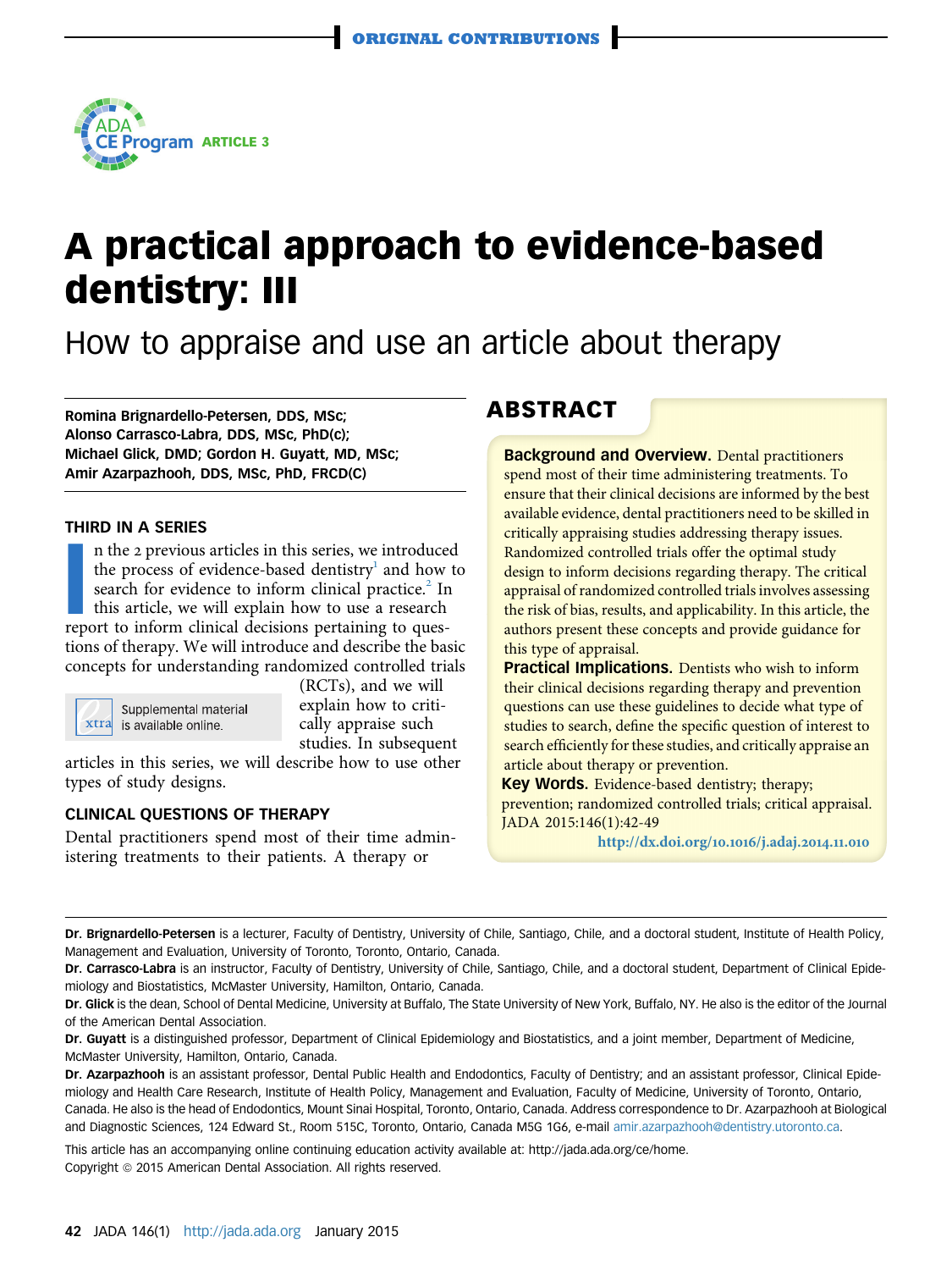## BOX 1 Clinical scenario.

You referred a patient to an oral and maxillofacial surgeon for surgical extraction of an impacted mandibular third molar that has been causing the patient to have repeated episodes of pericoronitis. Your patient returned from the surgery consultation session and told you that the surgeon explained the risk of a postoperative infection and how to avoid it. The surgeon gave your patient the option to use either chlorhexidine gel or chlorhexidine mouth rinse. Your patient now is asking for your opinion regarding which of these 2 options may be more effective. You are not sure, so you decide to search for evidence from a clinical study to answer this question.

treatment can be defined as "any intervention, which may include prescribing drugs, performing surgery, or counseling, that is intended to improve the course of disease once it is established."<sup>[3](#page-7-0)</sup> Many of the clinical questions that arise in clinical practice have to do with the effectiveness of treatments or interventions.

As described by the authors of a previously published article in this series, $2$  therapy questions can be stated using the Population, Intervention, Comparison, Out-comes (PICO) framework.<sup>[4](#page-7-0)</sup> The population is the patients who are to receive the intervention, the intervention is the treatment of interest, the comparison is the reference to which we are comparing the intervention, and the outcomes are the health consequences that depend on the intervention. The comparison can be a different treatment or no treatment at all. [Table](#page-2-0) 1 shows 2 examples of therapy questions and their corresponding questions in the PICO framework: 1 of them has no treatment as the comparison and the other has an alternative treatment.

#### WHAT STUDY DESIGN BEST ADDRESSES QUESTIONS OF THERAPY?

At the level of primary studies, RCTs represent the optimal study design to address questions of therapy. An RCT is an experiment assessing a medical treatment in patients.<sup>[5](#page-7-0)</sup> In an RCT, participants are allocated randomly into 2 or more groups that are treated equally except for the intervention the participants receive. After the intervention is applied, investigators follow patients over a prespecified time and measure outcomes, ideally those that are important to patients. If the study has been well designed and implemented, we can attribute differences that arise to the treatment under investigation [\(Figure\)](#page-2-0). $3$ 

One RCT in dentistry, conducted by Hita-Iglesias and colleagues, addressed whether chlorhexidine gel or chlorhexidine rinse was more effective in preventing alveolar osteitis following third-molar extraction. After the surgery was performed, the investigators randomly allocated patients to receive either the gel or the rinse for 1 week, and evaluated patients on the third and

seventh days postextraction to determine the presence of alveolar osteitis.

RCTs are the best type of study design to determine the effectiveness of an intervention because they minimize bias—a systematic deviation from the un-derlying truth<sup>[7](#page-7-0)</sup> $-$ by ensuring that patients in the intervention and control groups are similar with respect to factors that determine whether the outcome of interest will occur. If well designed, RCTs also control events that occur after randomization and most aspects of the course of events, such as how the outcomes are measured. $8$  Therefore, clinicians should aim to inform their clinical decisions regarding therapy using individual RCTs or, even better, systematic reviews of RCTs. In this article, we will focus on how to use stand-alone RCTs, and in subsequent articles in this series, we will describe how to use systematic reviews.

### BOX 2

## The study you found.

During your search, you did not identify any summary or systematic review; however, you did find a randomized controlled trial (RCT) that seems to answer your question. The investigators of this RCT addressed whether postoperative chlorhexidine gel or chlorhexidine rinse was effective for preventing alveolar osteitis after extracting mandibular third molars.<sup>[6](#page-7-0)</sup> You read the abstract of this RCT, which indicated that the researchers recruited 73 patients and followed them for 1 week after the third-molar extraction, and it seemed as though chlorhexidine gel was more effective than the mouth rinse. However, you decide that you need to read the entire article to review more details before accepting its results and decide whether the results are applicable to your patient.

#### CRITICALLY APPRAISING AN RCT TO INFORM CLINICAL DECISIONS

The process of using an article from the dental literature to inform clinical decisions involves assessing the risk of bias, the results, and the appli-cability of the results.<sup>[9](#page-7-0)</sup> Below, we describe each of these 3 steps.

1. How serious is the risk of bias? The extent to which a study's results are likely to be correct for the sample of patients enrolled<sup>[10](#page-7-0)</sup> depends on how well the study was designed and conducted. Investigators of RCTs strive to ensure that determinants of the outcome of interest (factors such as age, sex, and disease severity, which we call prognostic factors) other than the treatment under investigation are similar between the groups being compared at the start of the study, and that these determinants remain similar throughout the study. $8$  Only if investigators

ABBREVIATION KEY. PICO: Population, Intervention, Comparison, Outcomes. RCT: Randomized controlled trial.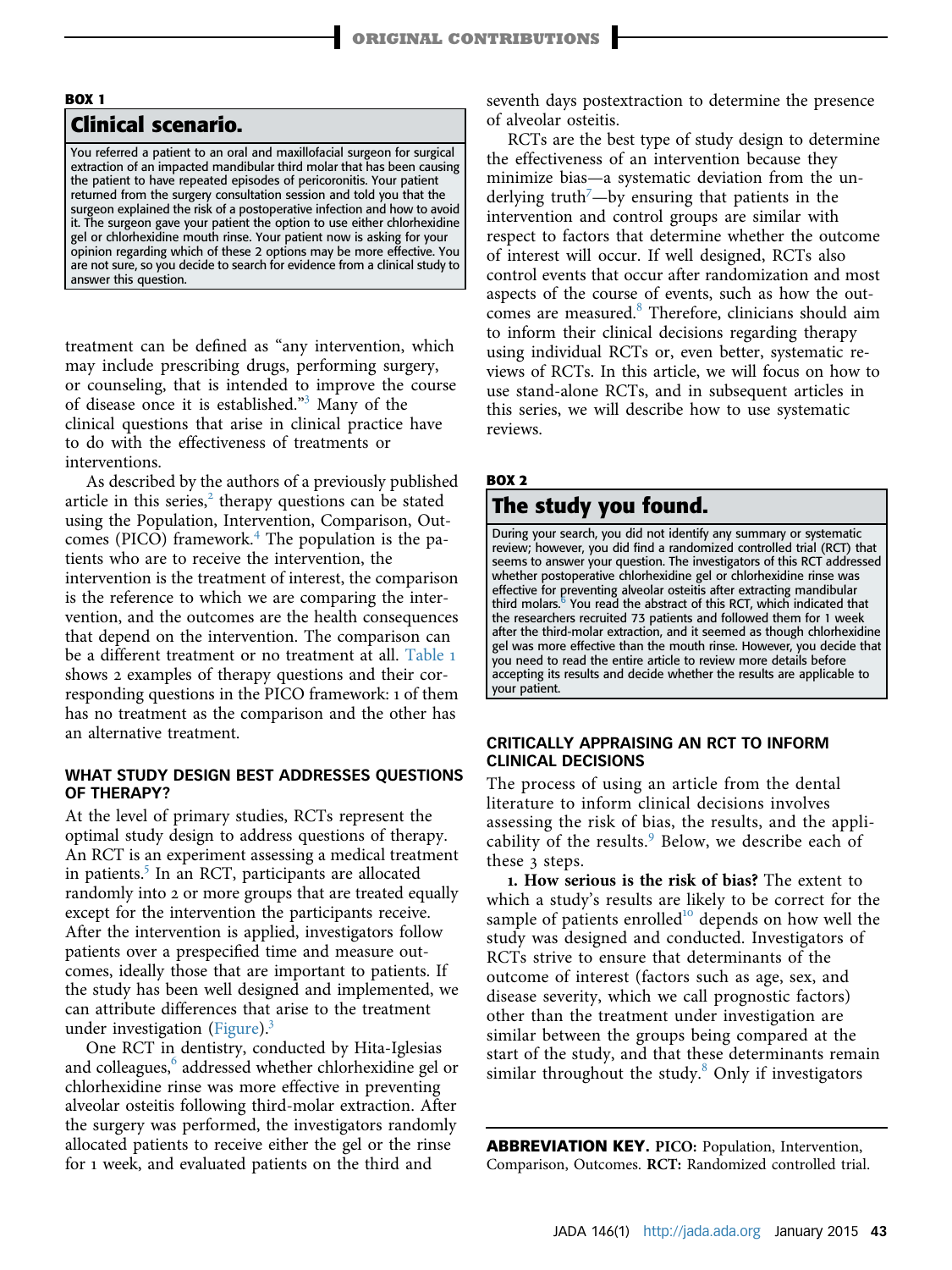| TABLE 1                                                                                                                                                      |                                                                    |                           |                                                                           |                                                                                |  |  |  |
|--------------------------------------------------------------------------------------------------------------------------------------------------------------|--------------------------------------------------------------------|---------------------------|---------------------------------------------------------------------------|--------------------------------------------------------------------------------|--|--|--|
| <b>Examples of therapy questions and the PICO* framework.</b>                                                                                                |                                                                    |                           |                                                                           |                                                                                |  |  |  |
| <b>CLINICAL QUESTION</b>                                                                                                                                     | <b>POPULATION</b>                                                  | <b>INTERVENTION</b>       | <b>COMPARISON</b>                                                         | <b>OUTCOMES</b>                                                                |  |  |  |
| Should I prescribe chlorhexidine gel or<br>chlorhexidine mouth rinse to a patient undergoing<br>third-molar extractions to avoid postoperative<br>infection? | Patients undergoing<br>third-molar<br>extractions                  | Chlorhexidine<br>gel      | Chlorhexidine mouth<br>rinse                                              | Postoperative<br>infections (alveolar<br>osteitis, surgical site<br>infection) |  |  |  |
| Should I prescribe antibiotic prophylaxis for<br>patients with diabetes undergoing endodontic<br>treatment?                                                  | Patients with diabetes<br>who will receive<br>endodontic treatment | Antibiotic<br>prophylaxis | No treatment (that is.<br>no administration of<br>antibiotic prophylaxis) | Postoperative infection,<br>other postoperative<br>complications               |  |  |  |
| What analgesic should I prescribe to my patients to<br>manage pain after dental extractions?                                                                 | Patients undergoing<br>dental extractions                          | Ibuprofen                 | Acetaminophen                                                             | Postoperative pain                                                             |  |  |  |
| * PICO: Population, Intervention, Comparison, Outcomes.                                                                                                      |                                                                    |                           |                                                                           |                                                                                |  |  |  |

achieve and maintain prognostic balance can we be sure that any differences in outcomes are owing to the intervention (and not to bias introduced by the prognostic factors). [Table](#page-3-0)  $2^{11-16}$  $2^{11-16}$  $2^{11-16}$  presents the aspects to consider when assessing the risk of bias of an RCT addressing a question of therapy.

<span id="page-2-0"></span> $-1 - 1$ 

1a. Did the intervention and control groups start with the same prognosis? One key aspect of a study that can help answer a question regarding therapy is whether the groups were balanced with regard to prognostic factors at the beginning of the study. Investigators can achieve this balance through their control of how the patients are allocated to the intervention and control groups.

Randomization assigns patients to the intervention or control groups by chance. $\delta$  The goal is to ensure that both known and unknown prognostic factors are distributed similarly in the intervention and control groups and, thus, avoid bias. $9,17$  $9,17$  This is why, when therapy questions are to be answered, the use of RCTs is superior to the use of observational studies: when the decision of what treatment to provide to a given patient is left to the dentist (as is done in observational studies), it is likely that patient characteristics may influence the choice of therapy. For instance, because of its ease of use, dentists may prefer to use chlorhexidine mouth rinse rather than gel in older patients who have a greater risk of experiencing subsequent infection, and to use the chlorhexidine gel in younger patients who have a lower risk of experiencing subsequent infection.

Even a well-prepared (typically, computergenerated) randomization schedule does not ensure random allocation. If those enrolling patients are aware of the treatment (intervention or control) to which the next patient will be allocated, they may make choices that undermine randomization.<sup>[18](#page-7-0)</sup> For example, if the next scheduled patient is an older person, and a member of the research staff who is responsible for allocation believes that the assigned treatment of gel is not optimal for the patient, the staff member may manipulate the



Figure. Randomized clinical trial.

allocation to ensure that the patient receives the mouth rinse.

To prevent this manipulation of the randomization schedule, those recruiting patients should not be informed about to which group the next patient will be allocated. This strategy is called "allocation concealment." [19](#page-7-0) The authors of 1 study found that the investigators of trials in which allocation concealment was either inadequate or unclear reported treatment effects approximately 40% larger than those reported by studies with adequate allocation concealment.<sup>[20](#page-7-0)</sup>

Particularly if the sample size is small, even concealed randomization may fail to do its job of ensuring prognostic balance. It is important, therefore, to check whether the baseline characteristics of the patients in both groups are similar.<sup>[9](#page-7-0)</sup>

In summary, concealed random allocation with evidence that patients in the intervention and control groups started with the same prognosis reassures us that we are likely to obtain unbiased estimates of treatment effect.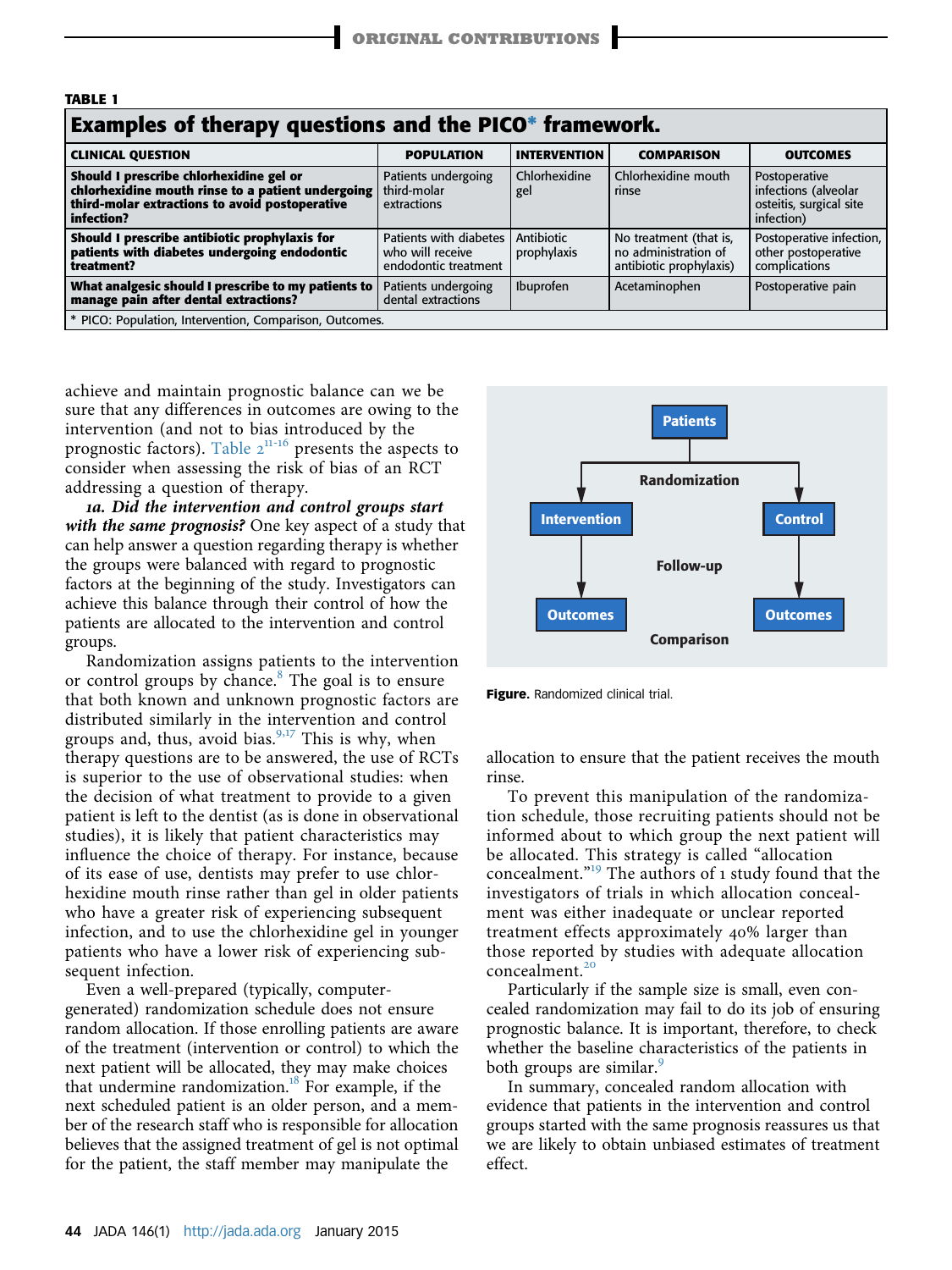#### <span id="page-3-0"></span>TABLE 2 Critically appraising the risk of bias in an article about therapy.\* ASPECT And the control of the control of the control of the control of the control of the control of the control of the control of the control of the control of the control of the control of the control of the control of t Did intervention and control groups start with the same prognosis? Were patients randomized? "The sites presenting class II furcation lesions were randomly assigned, by a computer-generated list, to receive PDT [photodynamic therapy] or non-activated laser/only photo- sensitizer, both following [scaling and root planing]."<sup>[11](#page-7-0)</sup> Authors described that the sites were allocated randomly to the treatment groups and how the randomization sequence was generated. Examples of appropriate methods for generating the randomization sequence are random number tables, computer generators, and coin tossing. Inappropriate methods are those that do not produce true randomization, such as assigning patients to the groups on the basis of their date of birth or admission, or according to their record numbers. Was randomization concealed? "For each center, 16 consecutively numbered, opaque, sealed envelopes containing a note with the treatment (8 for each treatment) were made and placed in a larger envelope. For each patient, an independent person at each center randomly drew an envelope and handed it to Dentist B. This was repeated until 16 patients at each center were<br>included "<sup>[13](#page-7-0)</sup> included." Authors described using consecutively numbered, opaque, sealed envelopes, which were handed to the clinician by an independent person. This is an appropriate method for concealing the allocation. Other adequate methods include the use of sequentially numbered drug containers, and—by far the best of all—central allocation (telephone, web based, or pharmacy controlled). Allocation schedules or lists, envelopes without safeguards, or alternation are not appropriate for concealing allocation.<sup>[12](#page-7-0)</sup> Were patients in the study groups similar with respect to known prognostic factors? "There were no significant differences between groups for age, gender, duration of DM, glycemic status and category of DM regimen."<sup>[14](#page-7-0)†</sup> The authors presented a table with the baseline characteristics (potential prognostic factors) of the patients per group. When assessing this aspect, it is important to determine whether all relevant prognostic factors were considered. Was prognostic balance maintained as the study progressed? To what extent was the study blinded? "The entire study was blinded. The prophylaxis paste cups used had silver/blank lidstock and were only identified by a letter on the lidstock. The groups were not known by the examiners or patients. The examiner was in a different section of the building and the study coordinator gave the paste to the hygienist in yet another location of the building." [15](#page-7-0) Authors described that their study was blinded. They also mentioned that the patients, the person administering the treatment (hygienist), and the examiners (outcome assessors) were blinded, and they described how this was achieved. Ideally, the authors should have mentioned that the data analyst was blinded as well. If blinding was not possible, it is necessary to judge the extent that this could have influenced the outcome measurement. Were the groups prognostically balanced at the study's completion? Was follow-up complete? | "Analyses of the dropouts revealed no differences in TMJ pain, physical functioning, emotional functioning, or demographic data compared to the patients who completed the study."‡ The information provided in the study flowchart shows that the number of patients lost to follow-up was 1 in one group (patients refused participation) and 3 in the other (1 patient refused participation and 2 moved from the area) at 10 weeks after the intervention.<sup>1</sup> Authors described the number and reasons for losing patients to follow-up. They also assessed whether these patients were different from those who continued in the study and found no differences. This showed that the risk of bias owing to incomplete follow-up was low. Other methods to assess this are to check whether the number of patients lost to follow-up and the reasons are similar between groups, whether the proportion of patients lost to follow-up is high enough to change the results if they were not missing, or to perform data imputation and draw conclusions on the basis of the results.<sup>[12](#page-7-0)</sup> Were patients analyzed in the groups to which they were randomized? "Trial outcomes were analysed by intention to treat. Per-treatment and per-protocol analyses of trial<br>outcomes were also done for comparison "[16](#page-7-0) outcomes were also done for comparison. Authors mentioned that they performed an intentionto-treat analysis. They described that they also did a per-protocol analysis to compare the results of both. Was the trial stopped early? | "[I]t was determined that 16 subjects per group would be necessary to provide an 80% power with an alpha of 0.05. ... Thirty-eight subjects ... were selected from the population referred to the Periodontal Clinic of<br>Guarulbos University "<sup>[14](#page-7-0)</sup> Guarulhos University." Authors described the calculation of the target sample size, and later they mentioned the number of patients recruited, from which it can be inferred that they did not stop the trial early. The authors of the trials that have been stopped early owing to some datadependent process usually mention this. Sources: Luchesi and colleagues,<sup>[11](#page-7-0)</sup> Higgins and colleagues,<sup>[12](#page-7-0)</sup> Christidis and colleagues,<sup>[13](#page-7-0)</sup> Santos and colleagues,<sup>[14](#page-7-0)</sup> Neuhaus and colleagues,<sup>[15](#page-7-0)</sup> and Kelleher and colleagues.<sup>1</sup> DM: Diabetes mellitus. TMJ: Temoromandibular joint.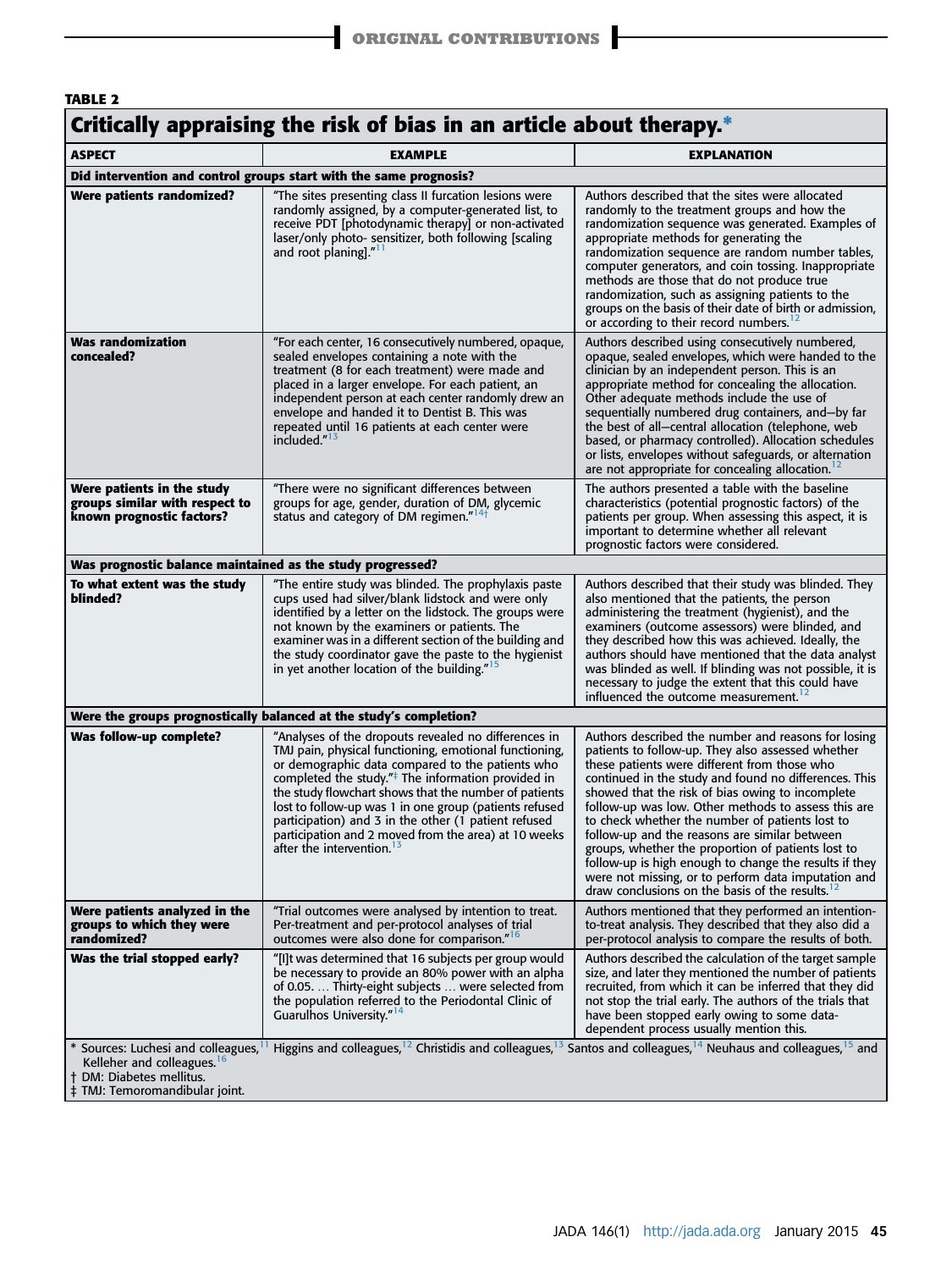1b. Was prognostic balance maintained as the study progressed? Awareness on the part of dentists administering the intervention, patients who receive the care, or those measuring the outcomes in the study of whether patients are receiving intervention or control treatment can influence their behavior. For instance, the judgment of whether osteitis occurs involves some subjectivity, and it is possible that an outcome assessor who favors using gel over wash will be more likely to diagnose osteitis in those receiving the wash. $^{21}$  $^{21}$  $^{21}$  Blinding (also known as masking) refers to investigators ensuring that patients, clinicians, and those collecting data and adjudicating whether an outcome has occurred are unaware of whether patients are receiving the intervention or the control.<sup>[9](#page-7-0)</sup> Typically, trials are described as double-blinded, which may mean that none of the patients, clinicians, data collectors, or outcome assessors are aware of what treatment the patient was receiving.<sup>[21](#page-7-0)</sup> The term "double-blind" does not leave us confident that all 4 groups are unaware of allocation, and optimal reporting will inform us whether this is the case.<sup>[9](#page-7-0)</sup>

The method to achieve blinding in RCTs is the use of a placebo. A placebo is a treatment that resembles the intervention of interest but has no biological effect. $8$  Most placebos are pills and are administered in the same way as the real drug. Many of the treatments administered in dentistry, however, are procedures. In this case, although doing so is ethically arguable, investigators of the most rigorously designed trials could use a sham procedure to blind patients.<sup>[22](#page-7-0)</sup>

Many times, however, it is not possible to blind patients or clinicians. Fortunately, lack of blinding will not always result in bias. For instance, it may not be possible to blind the clinician because 2 materials with different appearance and techniques of use are being compared. If, however, patients and outcome assessors are blinded, and there are no other treatments that affect the outcome that the dentists may administer differentially to intervention and control patients (known as cointervention), not blinding the dentist may not affect the results. Therefore, when evaluating whether prognostic balance was maintained as the study progresses, not only do we have to assess whether the groups of interest were blinded, but also we must consider whether any lack of blinding may have caused any bias.<sup>[21](#page-7-0)</sup>

1c. Were the groups prognostically balanced at the completion of the study? Strategies to maintain the prognostic balance as the study proceeds include following up on all patients, analyzing them in the group to which they were allocated, and completing the trial as planned.<sup>[9](#page-7-0)</sup>

There are circumstances in which researchers are not able to follow up and measure the outcome for some

patients (referred to as lost to follow-up). Patients lost to follow-up may well have different prognoses from those who remain until the end of the study, $9$  and hence, the similarity of prognosis in intervention and control groups may be compromised. Ideally researchers should know the outcomes of all participants in a trial (or at least know the reasons why some patients were lost to follow-up).

If the proportion of patients lost to follow-up is so small that including their results in the data analysis would not change the overall results even if all of them had the best or worst outcome, and if the reasons for losing those patients are reported in the trial and are not potentially related to the outcome (for example, a patient moved to another city and could not attend the follow-up visits), then the risk of bias does not increase materially.

Sometimes patients do not receive the intervention as intended because they do not adhere to instructions. Patients may even receive the treatment meant for the patients allocated to the other group. If nonadherence to a treatment is related to a prognostic factor, excluding these patients from the analysis and using data only from patients who adhered to the treatment (that is, doing a per-protocol analysis) will destroy the prognostic balance achieved and maintained through all the previous strategies. To avoid this, researchers use the "intention-to-treat" principle; that is, they analyze the data from each patient in the group to which the patient was allocated. In this way, they get an unbiased estimate of the effect of the intervention at the level of adherence observed in the trial. $^{23}$  $^{23}$  $^{23}$ 

Randomization only can ensure prognostic balance when the sample size is large; when the sample size is small, chance can result in large prognostic imbalance. As a result, early in an RCT when sample sizes are small, results may not be indicators of the future overall results even if the RCT otherwise is designed meticulously. $^{24}$  $^{24}$  $^{24}$  Therefore, it can be misleading if investigators stop a trial early on the basis that they have seen a large effect.<sup>[9](#page-7-0)</sup> Both simulations and empirical data show that, on average, the results of trials that were stopped early because of a perceived benefit overestimate treatment effects, and the smaller the number of patients randomized as well as the number of outcome events observed at the time the trial is stopped, the larger the overestimate of effect.<sup>[25](#page-7-0)</sup> Thus, a final criterion to determine whether the intervention and control groups were balanced prognostically at the end of the study is to assess whether the trial was stopped early.

In summary, prognostic balance is maintained up to the completion of the study if there are few participants who are lost to follow-up, if the authors performed an intention-to-treat analysis, and if the trial was completed as planned.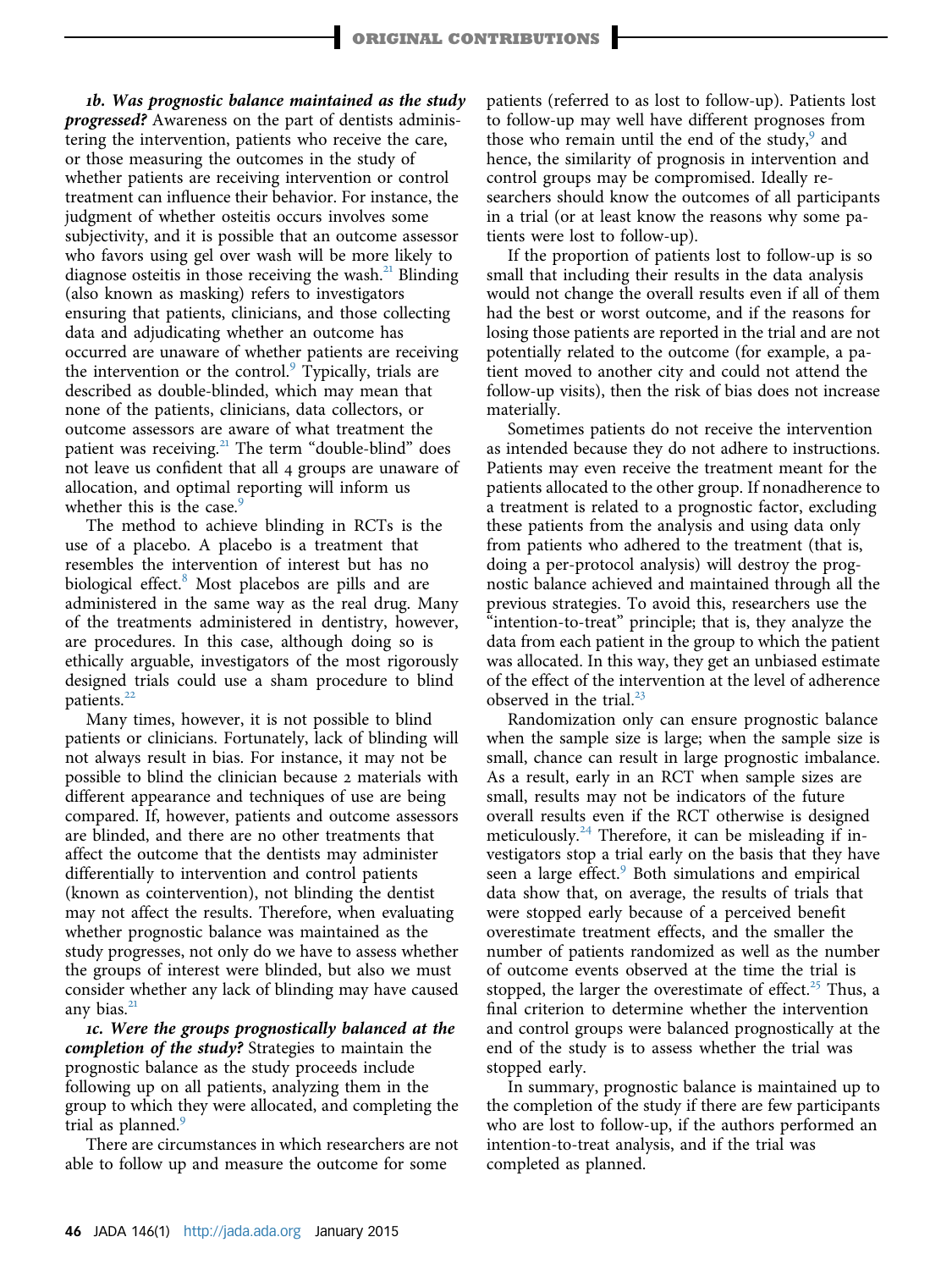| TABLE 3 |  |                                                                |  |  |
|---------|--|----------------------------------------------------------------|--|--|
|         |  | Critically appraising the results of an article about therapy. |  |  |

| <b>EXAMPLE</b>                                                                                                                                                                                                                                                                                        | <b>HOW LARGE WAS THE TREATMENT EFFECT?</b>                                                                                                                                                                                                                                                                                                                                                                                                              | <b>HOW PRECISE WAS THE ESTIMATE OF</b><br><b>TREATMENT EFFECT?</b>                                                                                                                                                                                                                                                                                                                                                                                                                                                                                                                                                                                                 |  |  |  |
|-------------------------------------------------------------------------------------------------------------------------------------------------------------------------------------------------------------------------------------------------------------------------------------------------------|---------------------------------------------------------------------------------------------------------------------------------------------------------------------------------------------------------------------------------------------------------------------------------------------------------------------------------------------------------------------------------------------------------------------------------------------------------|--------------------------------------------------------------------------------------------------------------------------------------------------------------------------------------------------------------------------------------------------------------------------------------------------------------------------------------------------------------------------------------------------------------------------------------------------------------------------------------------------------------------------------------------------------------------------------------------------------------------------------------------------------------------|--|--|--|
| "Compared to controls, the number of<br>decayed teeth was significantly less in both<br>the Xyl-2X* condition (relative risk [RR], 0.30;<br>95% confidence interval [CI] 0.13 to 0.66; $P =$<br>0.003) and the Xyl-3X <sup>†</sup> condition (RR, 0.50;<br>95% CI 0.26 to 0.96; $P = 0.037$ . $^{26}$ | The relative risk of the intervention groups<br>compared with the control group was 0.3 and<br>0.5. This means that patients receiving the<br>interventions had 0.3 times or 0.5 times the risk<br>of caries than patients in the control group,<br>which corresponds to a relative risk reduction of<br>70% and 50%, respectively. For both groups, this<br>seems to be a large enough effect to consider<br>administering this treatment in practice. | The confidence interval (CI) in 1 intervention<br>group was 0.13 to 0.66. Because it is likely that<br>both extremes of the CI would lead to a similar<br>clinical action, this CI could be considered to be<br>precise or narrow enough. On the other hand,<br>the CI in the other intervention group was 0.26<br>to 0.96. The upper limit reflects only a 4%<br>relative risk reduction in the risk of experiencing<br>caries when using the intervention, which may<br>not be an effect large enough so that a dentist<br>would administer it. Because the extremes of the<br>CI would lead to different clinical decisions, this<br>CI is wide or not precise. |  |  |  |
| "There was, however, a statistical difference<br>in mean attachment loss between the<br>operated and unoperated (contralateral)<br>canines (mean difference, 0.5 mm; 96% CI,<br>0.4-0.7; $P < 0.001$ ." <sup>27</sup>                                                                                 | The difference in clinical attachment loss<br>between the groups was 0.5 millimeters. A one-<br>half mm of difference in attachment level seems<br>to be very small, especially considering that the<br>measurement error for this outcome has shown<br>to be around 1 mm. $^{28}$ Therefore, the magnitude<br>of these results does not seem to be big enough<br>to support the administration of the intervention.                                    | The CI of the mean difference was 0.4 to<br>0.7 mm. Both extremes represented values of<br>differences of attachment loss that had a small<br>magnitude, therefore, this was a precise CI that<br>provided the reader with more confidence in the<br>small effect of the intervention, even accounting<br>for the uncertainty of the results.                                                                                                                                                                                                                                                                                                                      |  |  |  |
| * Xyl-2X: 2 xylitol [4.00-g] doses and 1 sorbitol dose twice a day.<br>† Xyl-3X: 3 xylitol [2.67-g] doses 3 times per day.                                                                                                                                                                            |                                                                                                                                                                                                                                                                                                                                                                                                                                                         |                                                                                                                                                                                                                                                                                                                                                                                                                                                                                                                                                                                                                                                                    |  |  |  |

2. What are the results? After assessing the magnitude of the risk of bias, clinicians must consider the results—in particular, the magnitude and the precision of the treatment effects—and the implications for their patient care. Table  $3^{26-28}$  $3^{26-28}$  $3^{26-28}$  presents examples of the assessment of the results of an article about therapy.

2a. How large was the treatment effect? The researchers may analyze and present results of their RCTs in different ways, depending on the type of outcome of interest. When the outcome of interest is measured on a continuous scale (or numeric scale), such as probing depth and degree of trismus in millimeters, results usually are presented as differences in means between 2 groups. In this way, the mean of the outcome in the intervention group is subtracted from the mean of the outcome in the control group, and the numerical difference then would be attributed to the intervention. In this case, a value of 0 means that there is no difference between the intervention and control groups. Thus, the further the estimate of effect is from 0, the bigger the magnitude of the treatment effect.

On the other hand, the outcome of interest may be dichotomous (that is, the presence or absence or a condition or event), such as the presence of periodontal disease or trismus. With binary outcomes, investigators can present their results as the difference between the proportions in 2 groups. Imagine a trial comparing 2 drugs that prevent pain after dental extractions, and the outcome of interest is the presence or absence of pain. If 25% of the patients in the intervention group and 50% of the patients in the control group experience pain, the

#### BOX 3

## Your assessment of the risk of bias of the randomized controlled trial you identified.

With respect to initial prognostic balance, you find that patients were randomized adequately and that the randomization schedule was likely to be concealed in an appropriate way. Nevertheless, there were some differences between groups in the distribution of men and women and in the distribution of smokers. With respect to maintaining prognostic balance as the study progressed, only the surgeons were blinded to the interventions the participants received. With respect to prognostic balance at the study completion, the authors did not describe how many, if any, patients were lost to follow-up in each treatment group. Your judgment leads you to consider that the lack of blinding of some participants and the lack of information regarding the losses to follow-up potentially may have biased the results, so you decide to keep reading this study with caution (see the supplemental Table $<sup>6</sup>$  $<sup>6</sup>$  $<sup>6</sup>$  for more details;</sup> available online at the end of this article).

risk difference is 25%. This also is referred to as absolute risk reduction. As for the mean difference, a value of 0 for the risk difference means that there is no difference between the intervention and control groups, and the further the estimate of effect is from 0, the bigger the magnitude of the treatment effect.

Another way to compare these proportions is to express 1 effect relative to the other—as the proportion of events in 1 group divided by the proportion of events in the other. In the example described previously, the relative effect (or relative risk) is 0.25 / 0.50  $=$  0.50; patients receiving the intervention are at one-half of the risk of having pain as patients in the control group. From the relative risk we can derive the relative risk reduction, which reflects how much the risk of the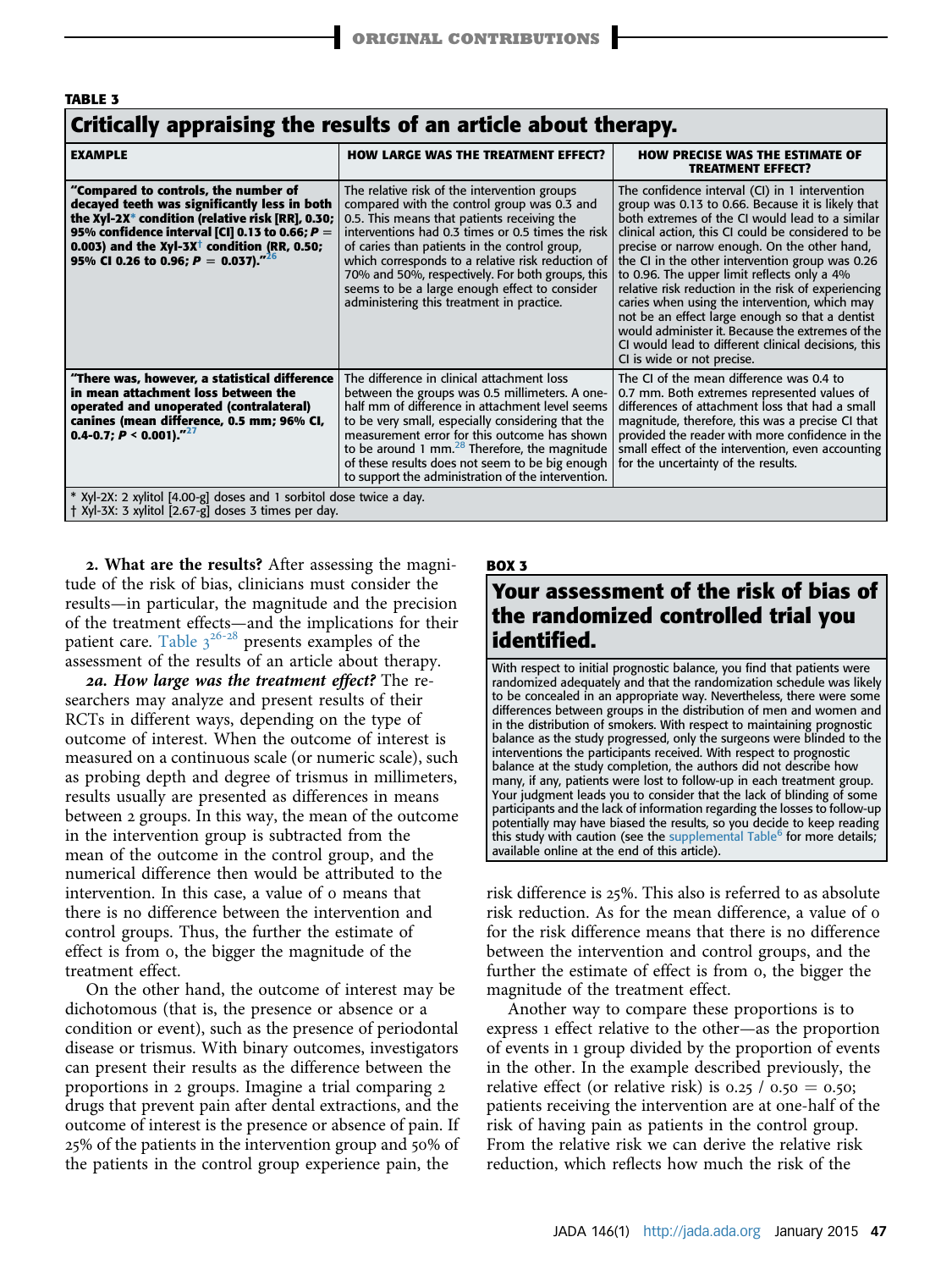outcome increased or decreased in the intervention group relative to the control group. Because relative risk is best expressed as a percentage, in this example, the relative risk reduction would be 50%. When using relative measures of effect, a value of 1 means that the proportion of events is the same in both groups; the further the estimate of effect is from 1, the larger the treatment effect.

How large the effect is depends on the clinical context. For example, a difference of 2 mm in clinical attachment level gain when comparing an intervention with a control would be interpreted as a large magnitude by most clinicians. When considering another outcome, such as the difference in pain reduction using a visual analog scale of 100 mm, a difference of 2 mm between the groups would be interpreted as a small effect. Therefore, the magnitude of the effect reflects its importance to patients. $^{29}$  $^{29}$  $^{29}$ 

2b. How precise was the estimate of the treatment effect? Because of the influence of chance on results, researchers never can be completely sure of the true effect estimate. This is why they not only use point estimates such as the mean difference and the absolute and relative risks, but also complement them with estimates that express the degree of uncertainty in this point estimate. The estimate most commonly used to assess the precision of the results is the confidence interval (CI). A confidence interval (CI) is a plausible range of values within which the true value actually is likely to lie, given the data observed in a study.<sup>[30](#page-7-0)</sup> A 95% CI range means that if the study was performed 100 times, the result would be within this range 95 times. The narrower the confidence interval, the more confident the researchers are of the estimate of effect. The interpretation of how wide or narrow a CI is depends—as it does in the case of the magnitude effect—on the clinical context. $30$ 

#### BOX 4

## Your assessment of the results of the randomized controlled trial you identified.

You find that patients who received chlorhexidine gel have 0.3 times the risk of developing alveolar osteitis than patients who received chlorhexidine mouth rinse. The 95% confidence interval of this relative risk ranged from 0.08 to 1.02. After looking at these numbers, you conclude that even though the magnitude of the treatment effect shows a large reduction in the risk of alveolar osteitis when using the gel, these results are not precise enough to claim that the gel is more effective than the mouth rinse (see the supplemental Table $<sup>6</sup>$  $<sup>6</sup>$  $<sup>6</sup>$  for details; available</sup> online at the end of the article).

## 3. How can I apply the results to patient care? Finally, clinicians should consider the extent to which the

results of a study are applicable to their particular context. Factors clinicians should consider include whether the patients in the study have the same characteristics as the patients to whom they will apply the

results, how important the outcomes measured in the study are to their patients, whether the study investigators have measured all outcomes that are important to patients, and whether administering the intervention will result in more benefits than harms, costs, or both.

3a. Were the study patients similar to my patients? In reading through a study, clinicians should evaluate the extent to which the patients studied are similar to the patients in their own practice and, hence, the extent to which results are applicable to their own patients (in other words, how generalizable are the results). When informing their clinical decisions with evidence from RCTs, clinicians should look at the selection criteria used for recruiting patients into a study and the description of the patients in the results. If the characteristics of the included patients are similar to the patients in their practice, clinicians could apply the results of the study in their practice. If there are characteristics that differ, such as age or severity of disease, clinicians should consider the likelihood that the effect of the intervention could be different if applied in their practice.<sup>[9](#page-7-0)</sup>

3b. Were all patient-important outcomes considered? Ideally, the investigators of a study whose results can inform a clinical decision should have considered all patient-important outcomes. A patient-important outcome is any outcome that may alter a patient's inclination to choose a particular treatment, such as a reduction in symptoms, improvement in quality of life, treatment effect duration, or adverse effects.<sup>[29](#page-7-0)</sup> Examples of patient-important outcomes in dentistry are tooth loss, pain, swelling, and the longevity of a restoration.

3c. Are the likely treatment benefits worth the potential harms and costs? Finally, when considering whether to administer a treatment to patients, clinicians should consider its benefits, harms, and costs.<sup>[31](#page-7-0)</sup> There is no treatment that has no undesirable consequence, even if the only downside is the time required for administration. $32$  Therefore, when considering using a treatment that seems to be beneficial, clinicians should put in the balance both the benefits and all potential downsides. The more inclined the balance is to 1 side, the easier it will be to make a decision.

#### BOX 5

## Your assessment of the applicability of the randomized controlled trial you identified.

After assessing the applicability of the results, you conclude that even though the patients in the study were similar to your patient and there seem to be few harms associated with the use of either chlorhexidine gel or mouth rinse, the researchers did not consider all the infectious complications that could develop after the surgery. However, the authors did consider the most frequent infectious complication (see the supplemental Table<sup>[6](#page-7-0)</sup> for details; available online at the end of the article). Thus, you decide that this evidence is still applicable to inform the choice your patient has to make.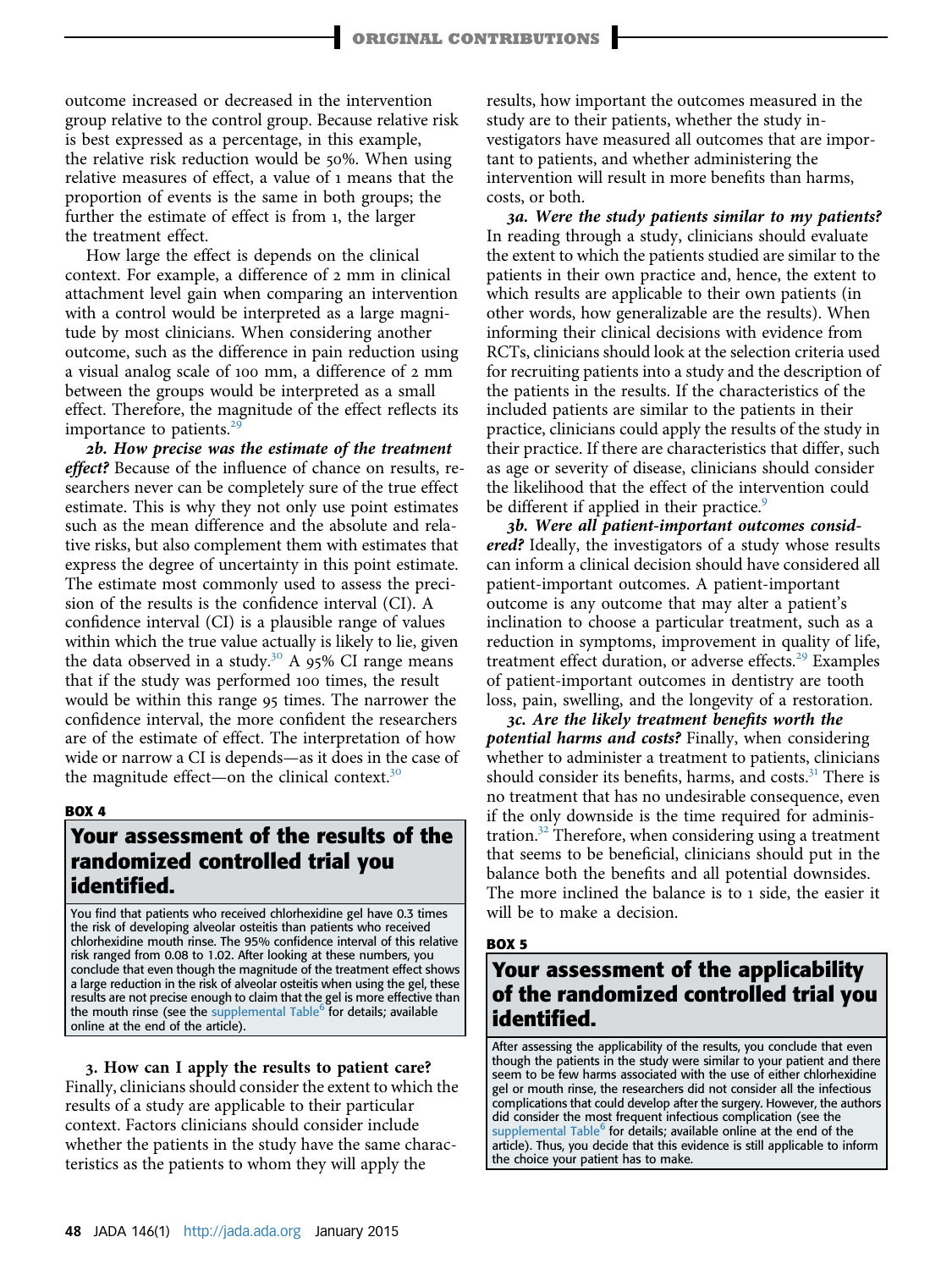#### <span id="page-7-0"></span>**CONCLUSION**

Because of their design, RCTs are the best type of study to inform clinical decisions about therapy. However, clinicians should know how to appraise these studies to inform their decisions adequately. The critical appraisal of an RCT focuses on aspects of validity, results, and applicability. Clinicians should apply these guidelines to achieve the best possible results for their own practices.  $\blacksquare$ 

#### BOX 6

#### What you say to your patient.

Despite the fact that the abstract of the study suggests that chlorhexidine gel may be more effective for preventing infectious complications after third-molar extractions than chlorhexidine mouth rinse, you inform your patient that there is no reason to believe that 1 of the options is better than the other, and you suggest that the patient should consider other aspects, such as the patient's preferences regarding the mode of administration and costs, when making a decision.

#### SUPPLEMENTAL DATA

Supplemental data related to this article can be found at [http://dx.doi.org/](http://dx.doi.org/10.1016/j.adaj.2014.11.010)10.1016/j.adaj.2014.11.010.

Disclosure. None of the authors reported any disclosures.

1. [Brignardello-Petersen R, Carrasco-Labra A, Glick M, Guyatt GH,](http://refhub.elsevier.com/S0002-8177(14)00017-8/sref1) [Azarpazhooh A. A practical approach to evidence-based dentistry:](http://refhub.elsevier.com/S0002-8177(14)00017-8/sref1) [understanding and applying the principles of EBD.](http://refhub.elsevier.com/S0002-8177(14)00017-8/sref1) JADA. 2014;145(11): 1105-[1107](http://refhub.elsevier.com/S0002-8177(14)00017-8/sref1).

2. [Brignardello-Petersen R, Carrasco-Labra A, Booth HA, et al.](http://refhub.elsevier.com/S0002-8177(14)00017-8/sref2) [A practical approach to evidence-based dentistry: how to search for](http://refhub.elsevier.com/S0002-8177(14)00017-8/sref2) [evidence to inform clinical decisions.](http://refhub.elsevier.com/S0002-8177(14)00017-8/sref2) JADA. 2014;145(12):1262-1267.

3. [Fletcher R, Fletcher S. Treatment. In: Fletcher R, Fletcher S, eds.](http://refhub.elsevier.com/S0002-8177(14)00017-8/sref3) [Clinical Epidemiology: The Essentials](http://refhub.elsevier.com/S0002-8177(14)00017-8/sref3). 4th ed. Baltimore, MD: Lippincott [Williams & Wilkins;](http://refhub.elsevier.com/S0002-8177(14)00017-8/sref3) 2005:125-146.

4. [Guyatt GH, Meade MO, Richardson S, Jaeschke R. What is the](http://refhub.elsevier.com/S0002-8177(14)00017-8/sref4) [question? In: Guyatt GH, Rennie D, Meade MO, Cook DJ, eds.](http://refhub.elsevier.com/S0002-8177(14)00017-8/sref4) Users' [Guides to the Medical Literature: A Manual for Evidence-Based Clinical](http://refhub.elsevier.com/S0002-8177(14)00017-8/sref4) Practice. 2[nd ed. New York, NY: McGraw-Hill;](http://refhub.elsevier.com/S0002-8177(14)00017-8/sref4) 2008:17-28.

5. [Piantadosi S. Clinical trials as research. In: Piantadosi S.](http://refhub.elsevier.com/S0002-8177(14)00017-8/sref5) Clinical Trials: A Methodologic Perspective. 2[nd ed. Hoboken, NJ: Wiley;](http://refhub.elsevier.com/S0002-8177(14)00017-8/sref5) 2005:9-28.

6. [Hita-Iglesias P, Torres-Lagares D, Flores-Ruiz R, et al. Effectiveness](http://refhub.elsevier.com/S0002-8177(14)00017-8/sref6) [of chlorhexidine gel versus chlorhexidine rinse in reducing alveolar](http://refhub.elsevier.com/S0002-8177(14)00017-8/sref6) [osteitis in mandibular third molar surgery.](http://refhub.elsevier.com/S0002-8177(14)00017-8/sref6) J Oral Maxillofac Surg. 2008; 66(3):441-[445](http://refhub.elsevier.com/S0002-8177(14)00017-8/sref6).

7. [Glossary. In: Guyatt GH, Rennie D, Meade MO, Cook DJ, eds.](http://refhub.elsevier.com/S0002-8177(14)00017-8/sref7) Users' [Guide to the Medical Literature: A Manual for Evidence-Based Clinical](http://refhub.elsevier.com/S0002-8177(14)00017-8/sref7) Practice. 2[nd ed. New York, NY: McGraw-Hill;](http://refhub.elsevier.com/S0002-8177(14)00017-8/sref7) 2008:769-808.

8. [Piantadosi S. Notation and terminology. In: Piantadosi S.](http://refhub.elsevier.com/S0002-8177(14)00017-8/sref8) [Clinical Trials: A Methodologic Perspective](http://refhub.elsevier.com/S0002-8177(14)00017-8/sref8). 2nd ed. Hoboken, NJ: Wiley;

[2005](http://refhub.elsevier.com/S0002-8177(14)00017-8/sref8):569-585.

9. [Guyatt GH, Straus S, Meade MO, et al. Therapy. In: Guyatt GH,](http://refhub.elsevier.com/S0002-8177(14)00017-8/sref9) [Rennie D, Meade MO, Cook DJ, eds.](http://refhub.elsevier.com/S0002-8177(14)00017-8/sref9) Users' Guide to the Medical [Literature: A Manual for Evidence-Based Clinical Practice](http://refhub.elsevier.com/S0002-8177(14)00017-8/sref9). 2nd ed. [New York, NY: McGraw-Hill;](http://refhub.elsevier.com/S0002-8177(14)00017-8/sref9) 2008:67-86.

10. [Fletcher R, Fletcher S. Introduction. In: Fletcher R, Fletcher S, eds.](http://refhub.elsevier.com/S0002-8177(14)00017-8/sref10) [Clinical Epidemiology: The Essentials](http://refhub.elsevier.com/S0002-8177(14)00017-8/sref10). 4th ed. Baltimore, MD: Lippincott [Williams & Wilkins;](http://refhub.elsevier.com/S0002-8177(14)00017-8/sref10) 2005:1-16.

11. [Luchesi VH, Pimentel SP, Kolbe MF, et al. Photodynamic therapy in](http://refhub.elsevier.com/S0002-8177(14)00017-8/sref11) [the treatment of class II furcation: a randomized controlled clinical trial.](http://refhub.elsevier.com/S0002-8177(14)00017-8/sref11) [J Clin Periodontol](http://refhub.elsevier.com/S0002-8177(14)00017-8/sref11). 2013;40(8):781-788.

12. Higgins J, Altman D, Sterne J. Assessing risk of bias in included studies. In: Higgins J, Green S, eds. Cochrane Handbook for Systematic Reviews of Interventions, Version 5.1.0 (updated March 2011). The Cochrane Collaboration; 2011. Available at: [www.cochrane-handbook.org](http://www.cochrane-handbook.org). Accessed November 19, 2014.

13. [Christidis N, Doepel M, Ekberg E, et al. Effectiveness of a pre](http://refhub.elsevier.com/S0002-8177(14)00017-8/sref13)[fabricated occlusal appliance in patients with temporomandibular joint](http://refhub.elsevier.com/S0002-8177(14)00017-8/sref13) [pain: a randomized controlled multicenter study.](http://refhub.elsevier.com/S0002-8177(14)00017-8/sref13) J Oral Facial Pain [Headache](http://refhub.elsevier.com/S0002-8177(14)00017-8/sref13). 2014;28(2):128-137.

14. [Santos VR, Lima JA, Miranda TS, et al. Full-mouth disinfection as](http://refhub.elsevier.com/S0002-8177(14)00017-8/sref14) a therapeutic protocol for type-2 [diabetic subjects with chronic peri](http://refhub.elsevier.com/S0002-8177(14)00017-8/sref14)[odontitis: twelve-month clinical outcomes: a randomized controlled](http://refhub.elsevier.com/S0002-8177(14)00017-8/sref14) clinical trial. [J Clin Periodontol](http://refhub.elsevier.com/S0002-8177(14)00017-8/sref14). 2013;40(2):155-162.

15. [Neuhaus KW, Milleman JL, Milleman KR, et al. Effectiveness of a](http://refhub.elsevier.com/S0002-8177(14)00017-8/sref15) [calcium sodium phosphosilicate-containing prophylaxis paste in reducing](http://refhub.elsevier.com/S0002-8177(14)00017-8/sref15) [dentine hypersensitivity immediately and](http://refhub.elsevier.com/S0002-8177(14)00017-8/sref15) 4 weeks after a single application: [a double-blind randomized controlled trial.](http://refhub.elsevier.com/S0002-8177(14)00017-8/sref15) J Clin Periodontol. 2013;40(4): [349](http://refhub.elsevier.com/S0002-8177(14)00017-8/sref15)-357.

16. [Kelleher J, Bhat R, Salas AA, et al. Oronasopharyngeal suction versus](http://refhub.elsevier.com/S0002-8177(14)00017-8/sref16) [wiping of the mouth and nose at birth: a randomised equivalency trial.](http://refhub.elsevier.com/S0002-8177(14)00017-8/sref16) [Lancet](http://refhub.elsevier.com/S0002-8177(14)00017-8/sref16). 2013;382(9889):326-330.

17. [Roberts C, Torgerson D. Randomisation methods in controlled trials.](http://refhub.elsevier.com/S0002-8177(14)00017-8/sref17) [BMJ](http://refhub.elsevier.com/S0002-8177(14)00017-8/sref17). 1998;317(7168):1301.

18. [Torgerson DJ, Roberts C. Understanding controlled trials. Random](http://refhub.elsevier.com/S0002-8177(14)00017-8/sref18)[isation methods: concealment.](http://refhub.elsevier.com/S0002-8177(14)00017-8/sref18) BMJ. 1999;319(7206):375-376.

19. [Schulz KF, Grimes DA. Allocation concealment in randomised trials:](http://refhub.elsevier.com/S0002-8177(14)00017-8/sref19) [defending against deciphering.](http://refhub.elsevier.com/S0002-8177(14)00017-8/sref19) Lancet. 2002;359(9306):614-618.

20. [Schulz KF, Chalmers I, Hayes RJ, Altman DG. Empirical evi](http://refhub.elsevier.com/S0002-8177(14)00017-8/sref20)[dence of bias: dimensions of methodological quality associated with](http://refhub.elsevier.com/S0002-8177(14)00017-8/sref20) [estimates of treatment effects in controlled trials.](http://refhub.elsevier.com/S0002-8177(14)00017-8/sref20) JAMA. 1995;273(5): [408](http://refhub.elsevier.com/S0002-8177(14)00017-8/sref20)-412.

21. [Day SJ, Altman DG. Statistics notes: blinding in clinical trials and](http://refhub.elsevier.com/S0002-8177(14)00017-8/sref21) [other studies.](http://refhub.elsevier.com/S0002-8177(14)00017-8/sref21) BMJ. 2000;321(7259):504-504.

22. [Piantadosi S. Contexts for clinical trials. In: Piantadosi S.](http://refhub.elsevier.com/S0002-8177(14)00017-8/sref22) Clinical [Trials: A Methodologic Perspective](http://refhub.elsevier.com/S0002-8177(14)00017-8/sref22). 2nd ed. Hoboken, NJ: Wiley; 2005: 65-[106](http://refhub.elsevier.com/S0002-8177(14)00017-8/sref22).

23. [Montori V, Guyatt GH. Intention-to-treat principle.](http://refhub.elsevier.com/S0002-8177(14)00017-8/sref23) Can Med Assoc J. [2001](http://refhub.elsevier.com/S0002-8177(14)00017-8/sref23);165(10):1339-1341.

24. [Weatley K, Clayton D. Be skeptical about unexpected large apparent](http://refhub.elsevier.com/S0002-8177(14)00017-8/sref24) treatment effects. [Control Clin Trials](http://refhub.elsevier.com/S0002-8177(14)00017-8/sref24). 2003;24(1):66-70.

25. [Bassler D, Briel M, Montori VM, et al. Stopping randomized trials](http://refhub.elsevier.com/S0002-8177(14)00017-8/sref25) early for benefi[t and estimation of treatment effects: systematic review and](http://refhub.elsevier.com/S0002-8177(14)00017-8/sref25) [meta-regression analysis.](http://refhub.elsevier.com/S0002-8177(14)00017-8/sref25) JAMA. 2010;303(12):1180-1187.

26. [Milgrom P, Ly KA, Tut OK, et al. Xylitol pediatric topical oral syrup](http://refhub.elsevier.com/S0002-8177(14)00017-8/sref26) [to prevent dental caries: a double-blind randomized clinical trial of ef](http://refhub.elsevier.com/S0002-8177(14)00017-8/sref26)ficacy. [Arch Pediatr Adolesc Med](http://refhub.elsevier.com/S0002-8177(14)00017-8/sref26). 2009;163(7):601-607.

27. [Parkin NA, Milner RS, Deery C, et al. Periodontal health of palatally](http://refhub.elsevier.com/S0002-8177(14)00017-8/sref27) [displaced canines treated with open or closed surgical technique: a](http://refhub.elsevier.com/S0002-8177(14)00017-8/sref27) [multicenter, randomized controlled trial.](http://refhub.elsevier.com/S0002-8177(14)00017-8/sref27) Am J Orthod Dentofacial Orthop. [2013](http://refhub.elsevier.com/S0002-8177(14)00017-8/sref27);144(2):176-184.

28. [Espeland MA, Zappa UE, Hogan PE, Simona C, Graf H. Cross](http://refhub.elsevier.com/S0002-8177(14)00017-8/sref28)[sectional and longitudinal reliability for clinical measurement of attach](http://refhub.elsevier.com/S0002-8177(14)00017-8/sref28)ment loss. [J Clin Periodontol](http://refhub.elsevier.com/S0002-8177(14)00017-8/sref28). 1991;18(2):126-133.

29. [Brignardello-Petersen R, Carrasco-Labra A, Sash P, Azarpazhooh A.](http://refhub.elsevier.com/S0002-8177(14)00017-8/sref29) A practitioner'[s guide to developing critical appraisal skills: what is the](http://refhub.elsevier.com/S0002-8177(14)00017-8/sref29) [difference between clinical and statistical signi](http://refhub.elsevier.com/S0002-8177(14)00017-8/sref29)ficance? JADA. 2013;144(7): [780](http://refhub.elsevier.com/S0002-8177(14)00017-8/sref29)-786.

30. [Guyatt GH, Walter S, Cook D, Wyer P, Jaeschke R. Con](http://refhub.elsevier.com/S0002-8177(14)00017-8/sref30)fidence in[tervals. In: Guyatt GH, Rennie D, Meade MO, Cook D, eds.](http://refhub.elsevier.com/S0002-8177(14)00017-8/sref30) Users' Guides [to the Medical Literature: A Manual for Evidence-Based Clinical Practice](http://refhub.elsevier.com/S0002-8177(14)00017-8/sref30). 2[nd ed. New York, NY: McGraw-Hill;](http://refhub.elsevier.com/S0002-8177(14)00017-8/sref30) 2008:99-107.

31. [Andrews JC, Schunemann HJ, Oxman AD, et al. GRADE guide](http://refhub.elsevier.com/S0002-8177(14)00017-8/sref31)[lines, XV: going from evidence to recommendation](http://refhub.elsevier.com/S0002-8177(14)00017-8/sref31)–determinants of a recommendation'[s direction and strength.](http://refhub.elsevier.com/S0002-8177(14)00017-8/sref31) J Clin Epidemiol. 2013;66(7): [726](http://refhub.elsevier.com/S0002-8177(14)00017-8/sref31)-735.

32. [Schunemann HJ. Guidelines](http://refhub.elsevier.com/S0002-8177(14)00017-8/sref32) 2.0: do no net harm–the future of [practice guideline development in asthma and other diseases.](http://refhub.elsevier.com/S0002-8177(14)00017-8/sref32) Curr Allergy [Asthma Rep](http://refhub.elsevier.com/S0002-8177(14)00017-8/sref32). 2011;11(3):261-268.